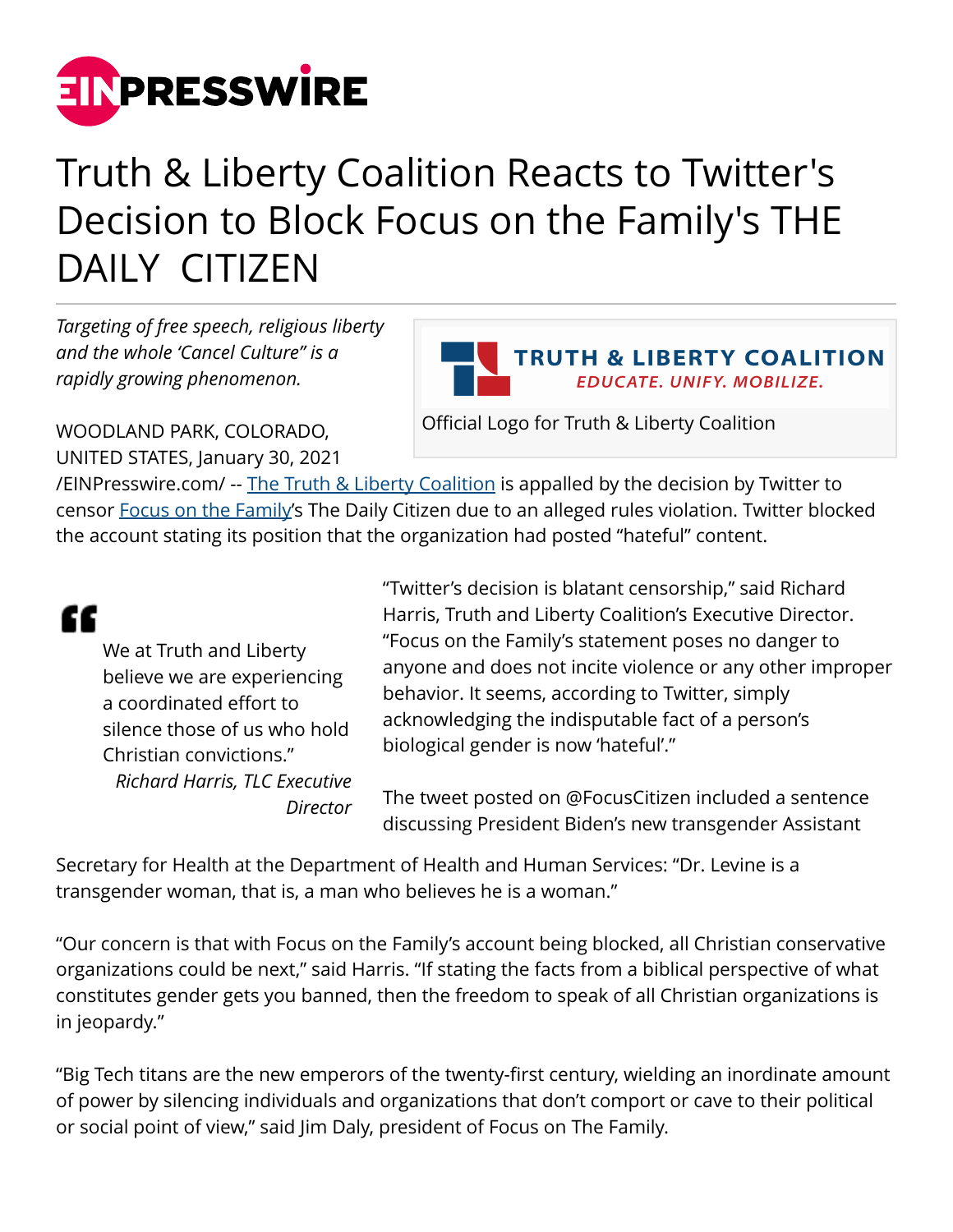In recent weeks, other high-profile, outspoken individuals have been banned from social media, including former President Donald Trump and Mike Lindell, CEO and founder of My Pillow.

Other voices silenced include:

· Curt Schilling — had his insurance dropped by AIG; may not make Hall of Fame today because of statements supporting conservative causes

 $\cdot$  Brandon Eich — Mozilla CEO, ousted after it was discovered he'd privately given money in support of California's anti-gay marriage referendum in the past

Martina Navratilova — thrown off LGBT advocacy board and loses speaking engagements and documentary after arguing that transgender male athletes shouldn't be able to compete in women's sports

JK Rowling — prevented from getting last book published because of tweets making distinctions between the sexes

Ariel Pink dropped from record label for attending Trump rally, not to mention all of the people who have been fired from jobs for attending the January 6 rally, regardless of whether they even came near the Capitol

· CrossFit founder Greg Glassman forced to sell company after making remarks critical of the rioting last year

"We at Truth and Liberty believe we are experiencing a coordinated effort to silence those of us who hold Christian convictions," Harris said. "We ask all Americans to pray and to speak out to let Big Tech and our elected representatives know that this assault on essential freedom is not acceptable. This targeting of free speech, religious liberty and the whole 'Cancel Culture" is a rapidly growing phenomenon that has no end in sight. We must act now."

ABOUT TRUTH & LIBERTY COALITION: Truth & Liberty Coalition, Inc. is a 501(C)(4) non-profit based in Woodland Park, Colorado. Established by Andrew Wommack and other Christian leaders, we seek to educate, unify and mobilize believers in Jesus Christ to affect the reformation of nations through the seven mountains of cultural influence. More at: [https://truthandliberty.net;](https://truthandliberty.net) <https://www.facebook.com/TruthandLibertyCoalition/> <https://twitter.com/TruthLibertyAWM>

TLC MEDIA CONTACT: newsmedia@periniassociates.com

Media Relations Truth & Liberty Coalition +1 719-651-5943